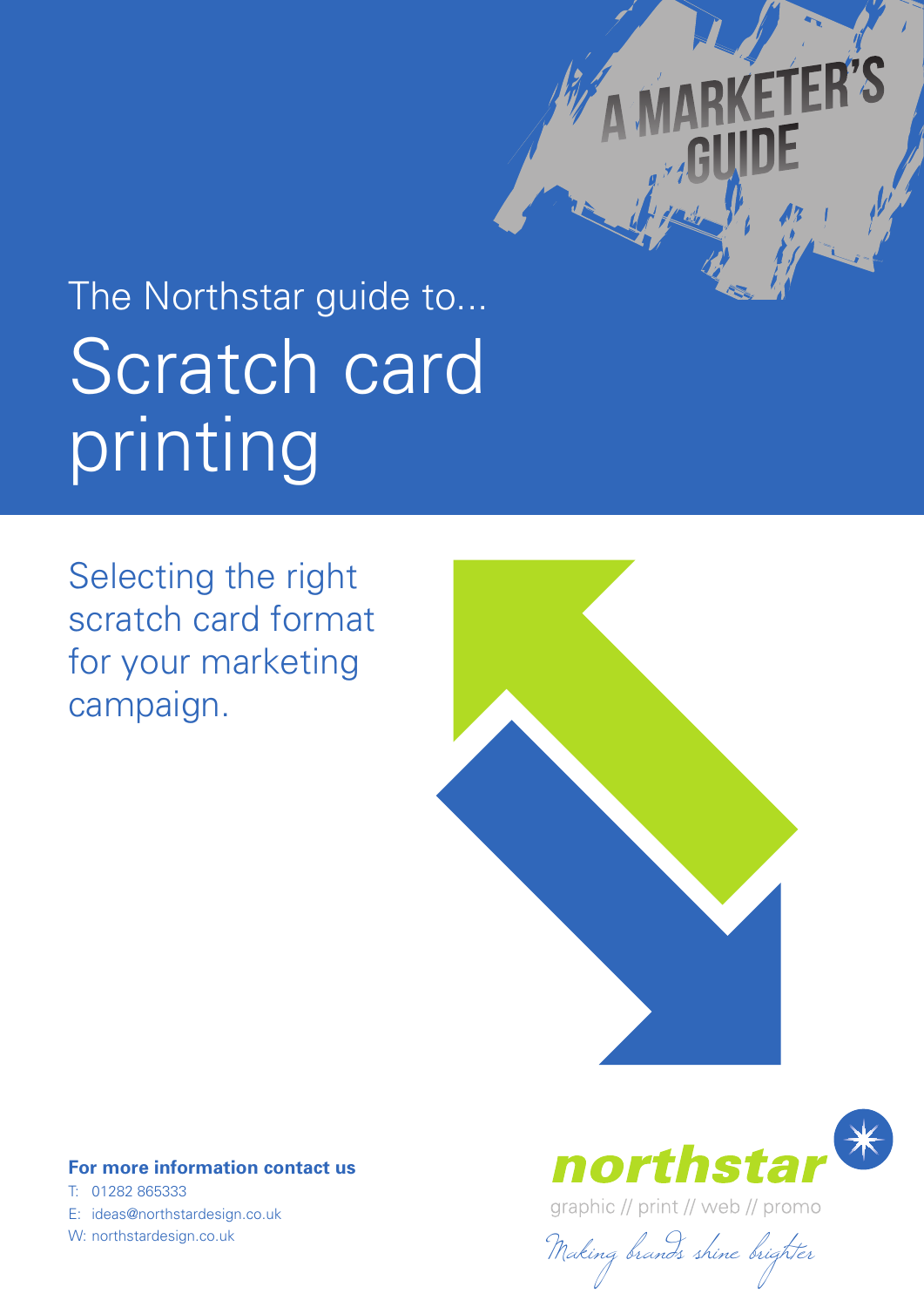

northstar graphic // print // web // promo

E: ideas@northstardesign.co.uk

T: 01282 865333

W: northstardesign.co.uk